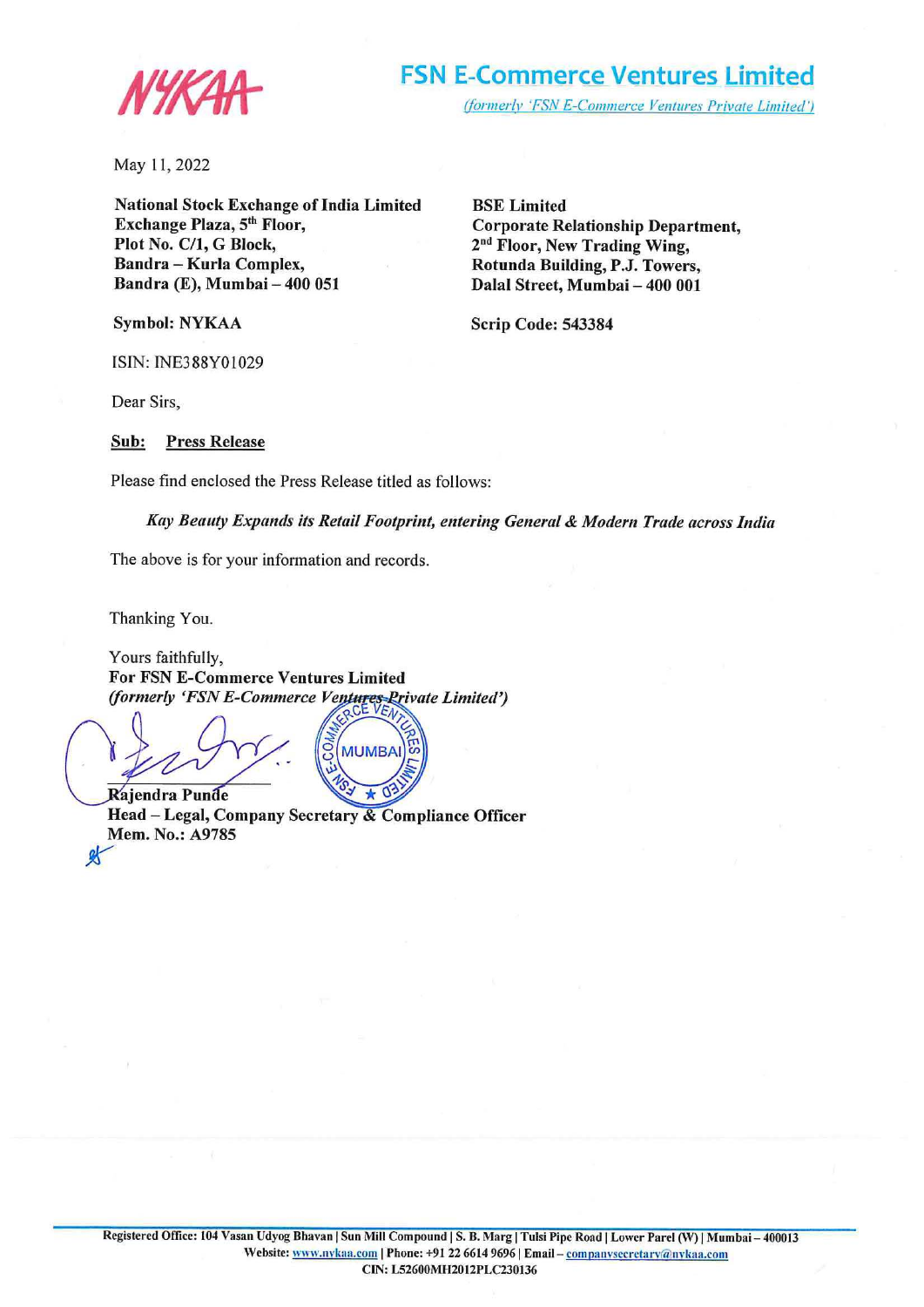Kay X NYKAA

## **Kay Beauty Expands its Retail Footprint, entering General** & **Modern Trade across India**

- ••••••••••••••••••••••••••••••••••••••••••••••••••••••••••••••••••••••••••••
	- Katrina Kaif and Nykaa unveil plans to widen the access to Kay Beauty by entering beauty doors across India
	- The expansion in distribution will take Kay Beauty's high glam experience to a wide base of consumers who seek a physical interaction with makeup

**National, 11 May, 2022: Kay Beauty,** India's first celebrity makeup brand by Indian Actor **Katrina Kaif** launched in partnership with the leading beauty destination- **Nykaa,** now announces the expansion of its omnichannel footprint to 100+ General Trade beauty stores and leading Modern Trade across the country. Within a short span of two years, the brand has successfully captured the hearts of customers on the **Nykaa website** & **app,** delivering to **1600+ cities** and available in **over 90 Nykaa stores pan-India.** One of the top makeup brands on Nykaa, Kay Beauty has significantly grown since its launch in 2019, while securing wide consumer appreciation for its premium offering of high-performing, internationally sourced formulations.

Ramping up its retail presence for deeper market penetration across India, Kay Beauty products are now available in general trade stores, and modern trade formats such as **Lifestyle.** The first phase of the retail expansion has witnessed Kay Beauty's entry into beauty stores across **Delhi, Mumbai, Bangalore, Hyderabad, Chennai, Jaipur, Chandigarh, Amritsar, Ludhiana,** and soon after in **Lucknow** & **Pune.** The national rollout of the General & Modern Trade stores will ensure a robust market presence for the brand across the North, South, and West regions with a view for wider outreach.

Kay Beauty has made its mark on the Indian consumer with products that bridge the gap between glamour and care. Built on the principle of #MakeupThatKares, each product has specific 'care' ingredients to nourish the skin, while at the same time delivering a long-wear, high-performance finish. The iconic brand, which recently celebrated its second anniversary has built a strong community and following among consumers, since its inception. In its two-year journey, the brand has initiated impactful conversations on its social media channel, championing inclusivity and diversity while steadily growing its online community that today stands at 600K+ followers.

**Katrina Kaif, Co-founder of Kay Beauty,** who has been actively involved in building the brand said, "My vision for Kay Beauty was to create a diverse and inclusive brand that would resonate with makeup lovers and specifically cater to Indian skin requirements. And today I am proud to see Kay Beauty become such a loved brand because of its high-performing, ultra-glam, and long-lasting products that truly care for the skin. Kay Beauty's expansion in distribution will further deepen engagement as more and more consumers see, touch, and experience the brand and I'm excited to see its journey across beauty doors in India."

Commenting on the retail expansion, **Reena Chhabra, CEO Nykaa Brands,** said, "Since its launch, Kay Beauty has secured consumer trust and love quickly owing to its world-class offering of trends<br>act VEN